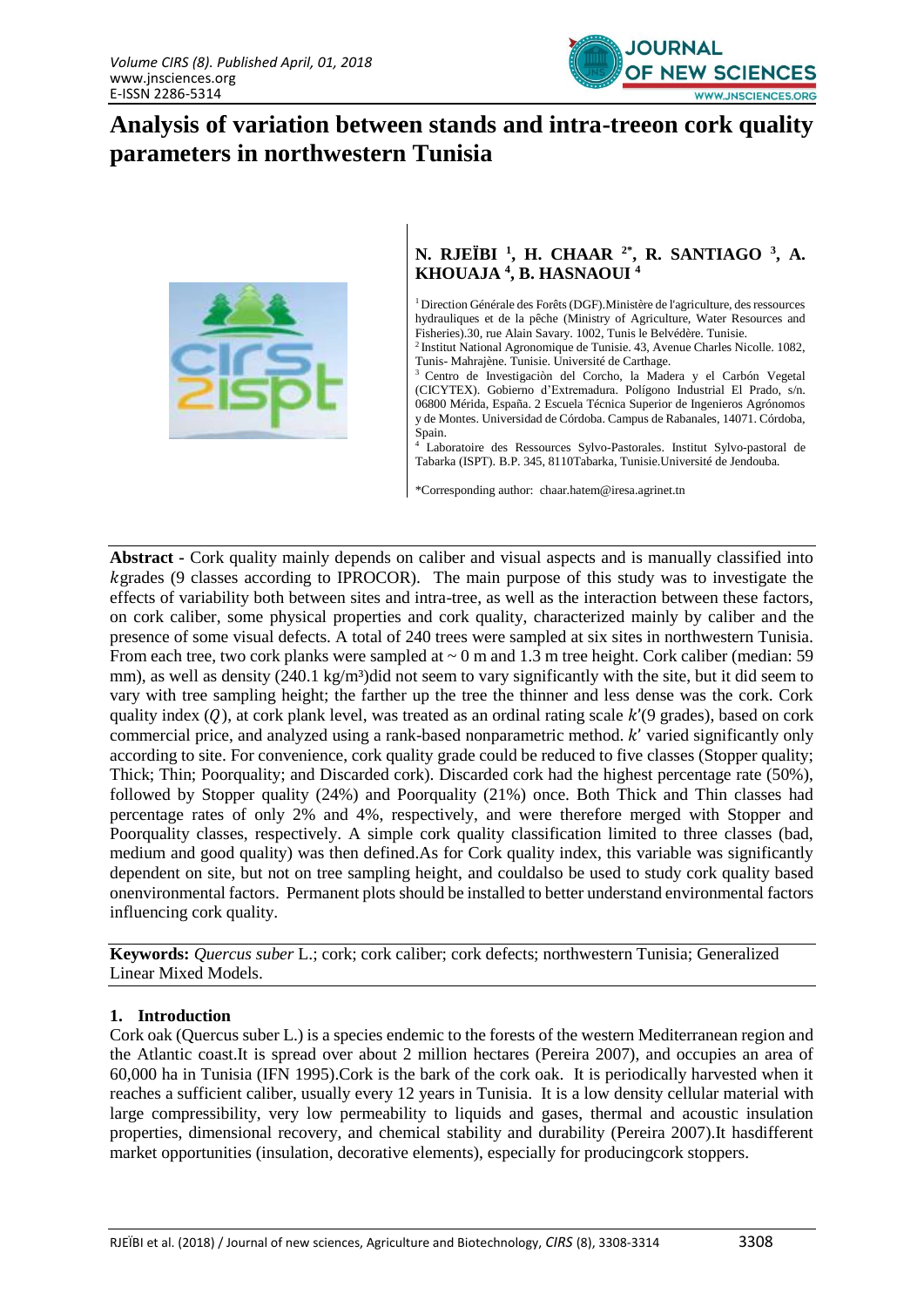

Cork is usually graded according to its potential to produce stoppers, by taking into account the following parameters: 1) porosity, 2) caliber, and 3) defects (Ferreira et al. 2000). It is composed of dead hexagonal prismatic cells, aligned in rows in tree radial direction, without intercellular space, but includes some macroscopic pores, which are lenticular channels crossing the plank in a radial direction (Pereira 2007). These pores vary in distribution and size, and affect both cork porosity and quality. Good quality cork has few and small lenticular channels, whereas that of poor quality has pores with large cross-sectional areas (Pereira2007). Cork with great values usually belong to 27-32 mm, and 32-40 mm caliber classes (Ferreira et al. 2000). Cork defects, such as insect galleries, marked irregularities at the inner or the outer side of the plank, stains, lignified,are manually classified by professionals(Courtois and Masson 1999), and some defects limit use for producing stoppers.The cork color is also considered a factor influencing cork quality; a pinkish color is usually preferred to dark (Prades et al. 2017). Experts from the Cork, Wood and Vegetal Coal Institute (IPROCOR, Merida-Spain), have developed a cork quality classification of nine classes (Antonioand Montero 2004).ThisIPROCORcork classification seems to be subjective (Ferreira et al. 2000), with high misclassification rate, especially for medium cork quality classes (Pereira2007). In order to improve accuracy, the nine classes have often been reduced to 3-5by those in the industry.

Cork manufacturers are seeking better control of their cork supply by identifying factors, which contribute to producing good quality cork (Courtois and Masson 1999). Cork quality is mainly influenced by: 1) tree variables: tree age, tree size (Sánchez-González et al. 2007a), tree health state (Montoya, 1988) and genetic variability (Teixeira et al 2014); 2) managementpractice related variables: cork debarking coefficient and cork debarking rotation period (Guerchi and Sghaier 2008; Pizzurro et al.2010; Paulo and Tomé 2017), pruning (Canelas and Montero 2002), understory and soil management (Caritat et al. 1990); 3) ecological site variables: geomorphological site characteristics (Corona et al. 2005), site fertility (Costa et al 2008), precipitation and temperature (Courtois and Masson 1999; Paulo et al. 2017); and 4) stand variables: tree stocking (Bossuet, 1988; Sánchez-González et al.2007a; Pizzurro et al 2010).

Most of the work carried out on cork quality has been limited to the effect of the aforementioned variables on cork caliber. Few studies, however, have examined the influence of factors on cork qualityor cork physical proprieties, and almost none have studied intra-tree variability of cork quality. In addition, despite the relatively large number of studies carried out to analyze factors influencing cork quality in different countries of the Iberian Peninsula and the Mediterranean region, very few studies have been carried out in Tunisia, despite the economic importance of cork in this country. The only study done in this country was limited to examining the effect of the debarking coefficient and stem diameter on cork caliber (Guerchi and Sghaier 2008).

The purpose of this study was toevaluate intra-tree (cork at stem base vs cork at1.30 m tree height) and between-sitevariation of cork quality grade, as well as of other cork quality parameters (caliber, density and cork expansion).The study area was located in the Kroumirie Mountains, the main cork producing areas, in northwestern Tunisia.

## **2. Materiels And Methods**

## **2.1.Study area and sampling**

The studied area was located in Kroumirie, a mountainous region in northwestern Tunisiawith productive cork-oak forests. Six stands (S1: Khthayria, S2: Mejen Erumi, S3: Ein El khassa, S4: Uled Hlel, S5: El Mreej and S6: Bumershen) were sampled (Figure 1). They were distributed according to a bioclimatic gradient starting from the vicinity of Tabarka, a coastal town belonging to a humid Mediterranean bioclimate with temperate winter, according to the Emberger Climate Biogeographic Classification. They had different ecological characteristics (elevation, slope gradient, slope aspect and scrubland density). Within each stand, two circular plots of radius 25.2 m were delineated and twenty trees in full production (carrying female cork) were identified and marked; the total number of sampled trees was 240.

Cork was extracted during the most active cork growth phase, during the month of July 2009 in the studied areas.From each sampled tree, two cork planks (10 cm x 10 cm) were taken at the base level  $({\sim} 0 \text{ m})$  and at breast height (1.3 m) from the same north-facing side of the trunk.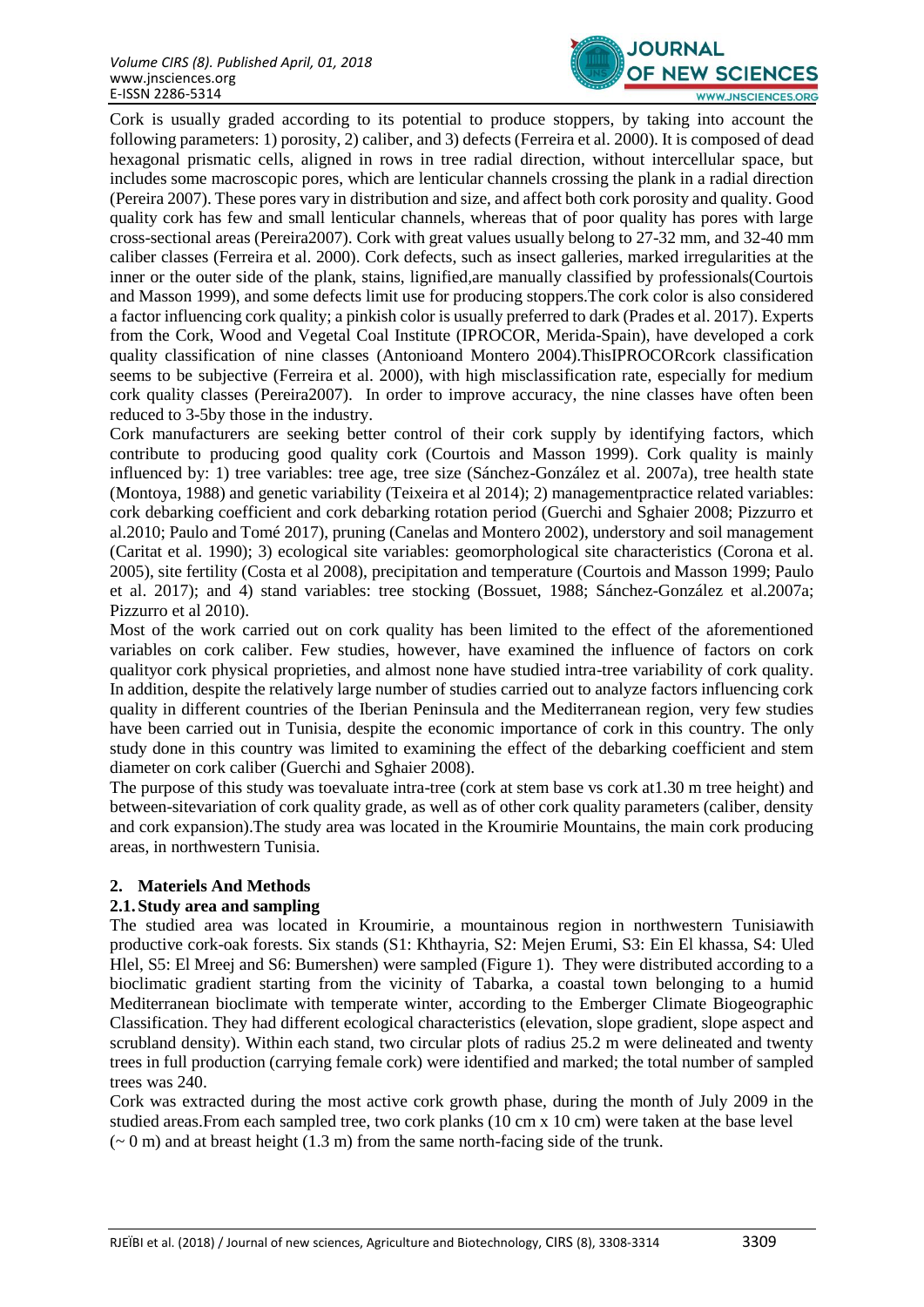

# **2.2.Cork measurements**

Cork samples were boiled for 1 hour in water at 100°C, according to standard post-harvest operation for raw cork planks, and left to dry in well-ventilated conditions until equilibrium. Cork caliber (mm or line=2.25 mm) of each sample was then measured using a digital gauge.Cork caliber was then subdivided into 5 grades: (1) more than 42.75 mm (more than 19 lines); (2) between 33.75 mm and 42.75 mm (15 – 19 lines); (3) between 29.25 and 33.75 mm (13 – 15 lines); (4) between 24.75 mm and 29.25 mm (11 – 13 lines); and (5) less than 24.75 mm (less than 11 lines). Cork density (kg/m3) for each sampled plank was evaluated on an air-dried sample. Cork expansion was also measured according to three directions : radial, axial and tangential.

Finally, cork samples were classified by an expert in the cork industry from IPROCOR (Spain) Institute into nine classes, taking into account: 1) cork caliber, and 2) defects (Figure 2). A Quality Index (Q) was then calculated either at plot levelor even at individual sample plank level ( $Q = \frac{5}{10}$  $\frac{5}{100} \sum_{k=1}^{n} i p_k p_k,$ where  $ip_k$ : index price for the cork quality k,  $p_k$ : proportion of cork planks or weight in cork quality class  $k$  in the plot,  $n=9$ : number of cork quality classes; Q varies between 1.3 and 19.5 when all cork planks in the plot belong to cork quality class 9 or 2, respectively) (Sghaier et al, 2011; Santiago, 2015). The index priceswere based on the price (in pesetas per Kg of cork in 1993) of each cork quality class for industry (Sghaier et al., 2011) (Table 1).

## **2.3.Stand and tree measurements**

For each stand, climatic data (temperature, precipitation), as well as geomorphological (altitude, slope angle and slope aspect) and dendrometric (number of tree per hectare, basal area over cork and quadratic mean diameter over cork) data were collected. Only trees with diameter at 1.3 m over 7.5 cm were counted and measured.For each sampled tree, various tree-growth variables were measured : total tree height, vertical debarking height and diameter at 1.3 m over bark. The debarking coefficient (DC) was calculated as the ratio between debarking height and circumference over cork at 1.3 m height.Table Table 2 summarize some of the data collected.

## **2.4.Statistical analysis**

A linear mixed model was fit to each quantitative cork parameter (cork caliber, cork density, cork expansions in radial, axial and tangential directions)in order to test the effect of the two fixed factors Tree Sampling Height( $\sim 0$  m vs 1.3 m tree height sampling) and Site(six sites), as well as their interaction. Plotinside site, as well as treeinside site and plotwere considered as random effects.Error normality andhomoscedasticityassumptions within each factor were tested using Shapiro-Wilk W (Shapiro and Wilk 1965) and Bartlett methods (Snedecor, and Cochran 1989), respectively. In case the residuals were normally distributed, mean comparison tests were performed using Tukey-Kramer (homogeneity of the variances) or Dunnett's T3 (heterogeneity of the variances) methods (Dunnett 1980). On the other hand, if the residuals were not normally distributed, a power transformation proposed byBox and Cox (1964) would be performed in order to normalize the variable and a linear mixed model would be fit on the transformed variable.

The GLIMMIX procedure of SAS (version 9.4; SAS Inst. Inc., Cary, NC) was used to fit Generalized Linear Mixed Model (GLMMs) to the aforementioned dependent variables.

At individual plank level, cork quality index  $(Q)$  was treated as an ordinal rating scale  $(k=1,...,9)$  and analyzed using rank-based nonparametric methods, and not with parametric techniquessuch as analysis of variance. This parameter was repeatedly assessed on cork planks, sampled at 0 m and 1.3 m tree height in the same experimental units (trees). The experimental design is thus a repeated measures design, with three factors: 1) Site (6 levels), 2) Plot (2 levels within Site) 2) Tree sampling Height (2 levels). Relative effects were computed from ranks for each experimental unit (subject) and for each sampling height, and then an ANOVA-type statistic (ATS) was performed by taking into account the dependencies within subject ratings. The effects of Site, Plot and Tree Sampling Height, as well as the interactions between them were tested. Estimated relative treatment effects  $(p^2 i j)$  between Tree Sampling Heightand Sites with appropriate confidence limits were computed.

Concerning Q calculated at plot level, the same non-parametric analysis was performed. Only the Site, Tree sampling Height and interaction Site x Tree sampling Height were tested.

Cork quality Index (Q) was analyzed using R Package 'nparLD' (Noguchi et al 2012)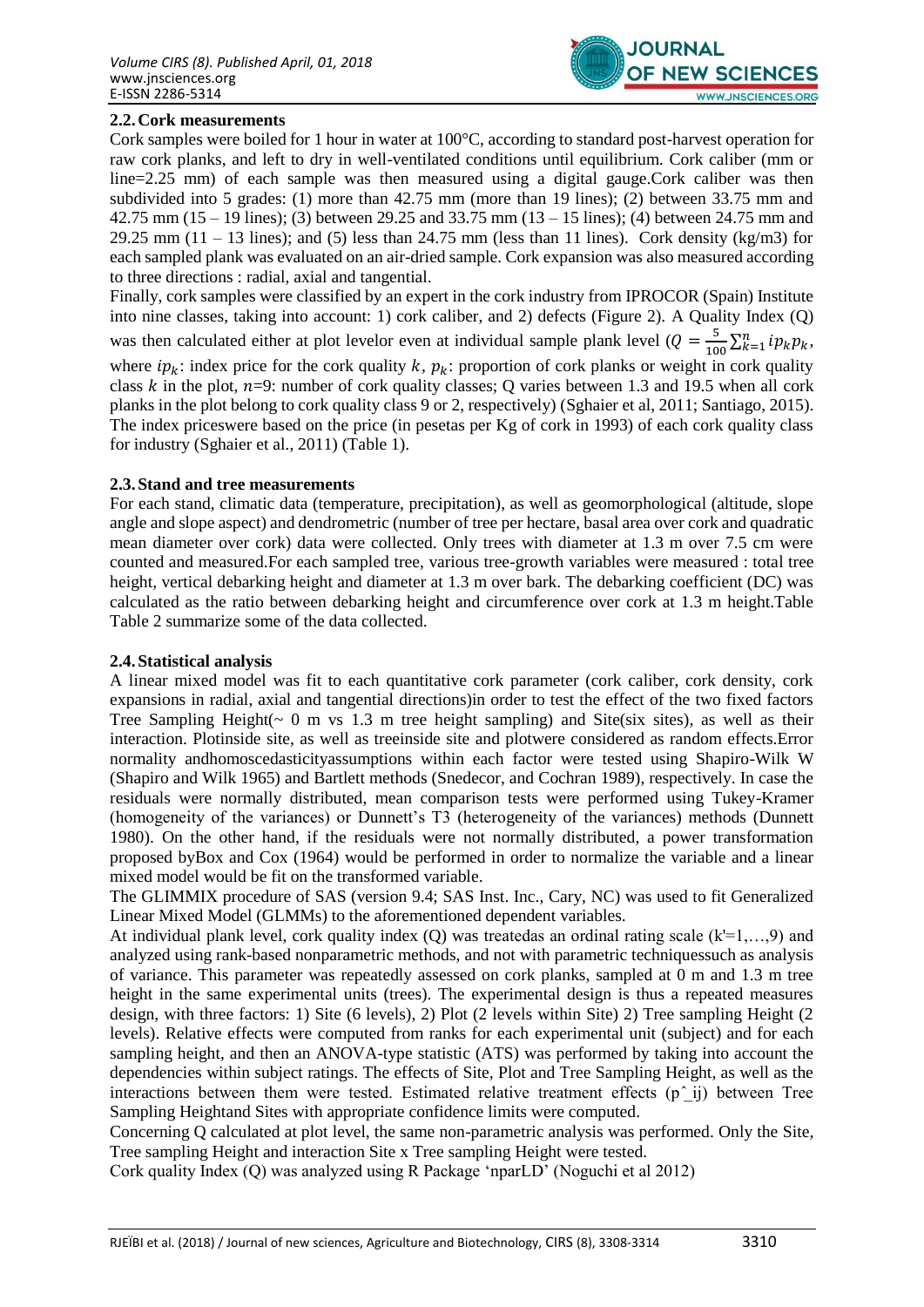

## **3. Results and Discussion**

Some dendrometric parameters of the sampled trees, as well as of the studied sites, were reported in Table 1.

## **3.1.Quantitative cork parameters**

For all of the quantitative cork characteristics studied, the Site effect, as well as the interaction between Site and tree sampling heightwere not significant at the 5% level (Table 3).

#### **3.1.1. Cork thickness**

After a debarking rotation period of 12 years, cork thickness varied between 8 mm and 59 mm, with amedian, interquartile range (IQR=Q3–Q1) and variation coefficient of 29 mm, 12 mm and 29.7%, respectively.

Overall, the thinnest cork grade  $\left( \frac{24.75 \text{ cm}}{24.75 \text{ cm}} \right)$  had the highest frequency  $\left( \frac{30.19\%}{20.19\%} \right)$ , followed by intermediate grades belonging to [24.75 cm, 29.25 cm [, [29.25 cm, 33.75 cm [and [33.75 cm, 42.75 cm [, with a frequency of 20.13%, 17.61% and 25.58%, respectively. The thickest cork grade ( $\geq$ 42.75 cm) had the lowest frequency  $(6.50\%)$  (Figure 3). The thinnest cork grade  $(\leq 24.75 \text{ cm})$  appears to be relatively abundant in some studied sites (especially sites 1 and 2 in the Tabarka region), suggesting that the debarking rotation period should be readjusted according to stand "fertility" (the lower the site fertility, the longer the debarking rotation period is), and eventually "state of health", and not set at 12 years for all Tunisian cork oak stands, as is currently the case.

Cork thicknesssignificantly varied only according to tree sampling height. The average cork caliber was significantly thinner at 1.3 m height, in comparison with that at 0 m height. The studied sites were chosen according to an altitudinal gradient and consequently according to a temperature / precipitation gradient. The absence in this study of a significant site effect and therefore of an altitudinal gradient on cork caliber could possibly be explained by: 1) the low geographical dispersion of the data set in this study, with precipitation values ranging from 1095 to 1547 mm, 2) the low number of sampled sites, and 3) the high variation between treesin cork growth response resulting from the genetic variability of the trees (Teixeira et al. 2014), tree health (Montoya, 1988) and/or microsite conditions (e.g. tree competition, soil depth). Sánchez-González et al. (2007) did not find a significant relationship between annual precipitation and cork caliber, in the Cadiz region (Spain), characterized byhigh annual precipitation (from 1070 to 1391 mm). However, Paulo et al. (2016) did find that precipitation had a significant effect on cork growth index, defined as the radial width of the first eight complete years of cork growth after stripping, where the data set was collected along the cork oak distribution area in Portugal, and includes precipitation values ranging from 445 to 1064 mm.

## **3.1.2. Cork density**

Cork density varied between 158 kg/m<sup>3</sup> and 542 kg/m<sup>3</sup> (Median=240.1 kg/m<sup>3</sup>; IQR=64.9kg/m<sup>3</sup>; VC=20.7%). It is positively skewed and a lognormal model was usedin order to get normally distributed errors. According to ANOVA results, this parameter varied significantly only according to tree sampling height. As for cork caliber, the average cork density was significantly lower at 1.3 m height, in comparison with that at 0 m height. Cork density was significantly negatively correlated with cork thickness (Kendall Tau-b Correlation Coefficient=–0.34591; Prob > |tau|<0.0001).

#### **3.1.3. Cork expansions in radial, axial and tangential directions**

Cork radial, axial and tangential expansions had median (IQR) values of 12.00% (6.72%), 5.77% (1.21%), and 7.77% (1.88%), respectively. Cork expansion in a radial direction varied between 2.70 and 23, with a highervariation coefficient of 36%. Cork expansion in a tangential direction had a lower variability, with minimum and maximum values of 4.7% and 13.8%, and a variation coefficient of 16%. Cork expansion in an axial direction had similar variability as the tangential one, with minimum and maximum values of 2.9% and 7.8%, and a variation coefficient of 18%. Only cork expansion in an axial direction varied significantly according to tree sampling height, with an average value significantly higher for planks sampled at 1.3 m tree height.

#### **3.2.Qualitative cork parameters**

La fréquence mensuelle des feux au cours des 28 années (1985-2012) évolue durant une période de 5 mois, de juin à octobre (figure 2). Ceci est dû au fait que cette période coïncide avec la saison sèche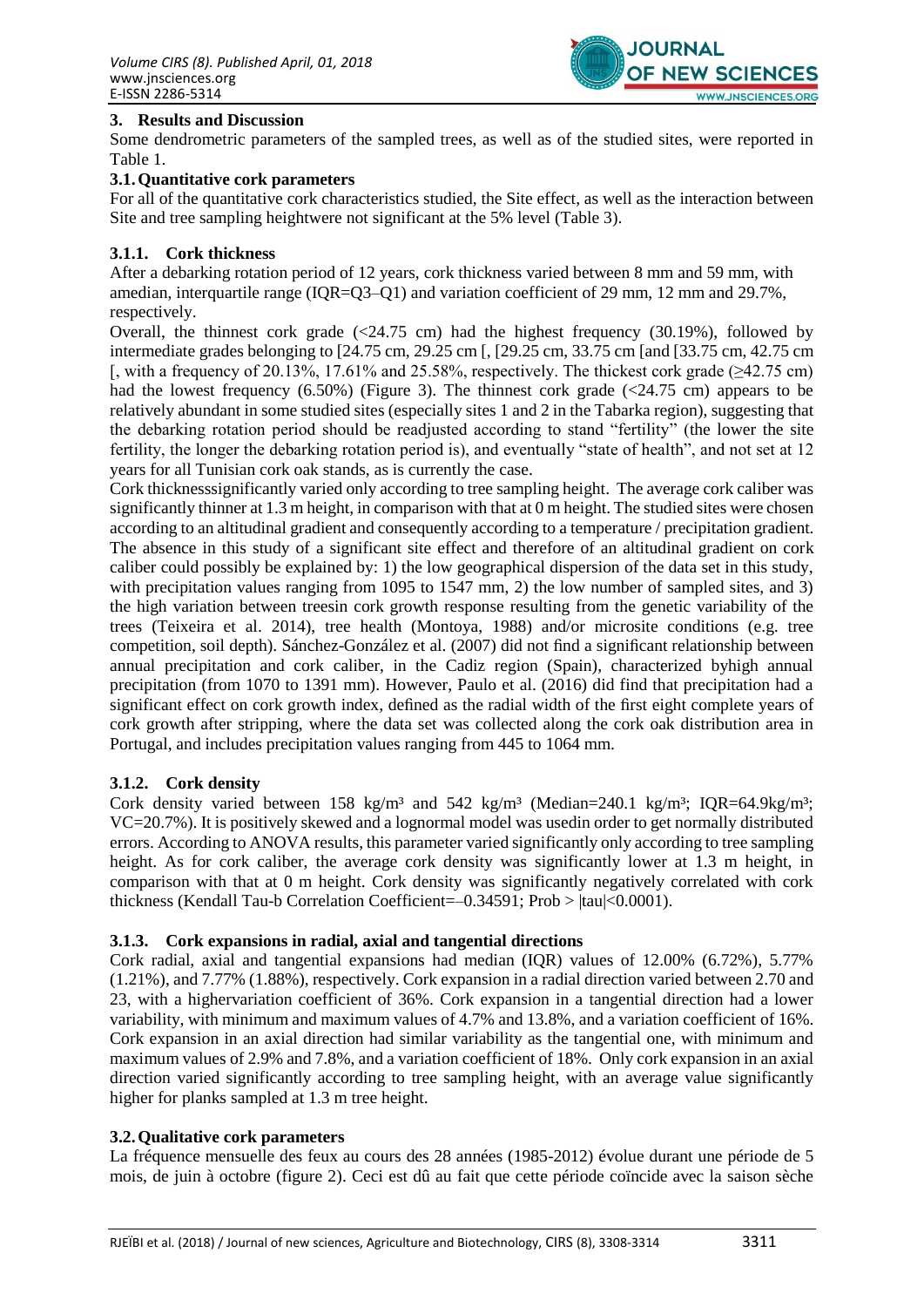

favorisant ainsi le développement des feux de forêt. C'est durant le mois le plus chaud et le plus sec de l'année (août) que l'on enregistre le plus grand nombre de foyers avec 1856 départs de feu. Même constatation concernant la superficie brûlée qui est de 35.751,61 ha, soit 57,97%.

# **3.2.1. Cork quality index Q**

At plot level, Q values calculated from samples collected at tree base varied between 3.75 and 9.89, with an average  $(\pm \text{ SE})$  of 6.27 ( $\pm 0.53$ ) whereas Q calculated from samples collected at 1.3 m tree height, varied between 3.42 and 9.47 with an average of 6.96 ( $\pm$ 0.56). Site 4 had the highest O value at 1.3 m  $(8.57)$ , followed by Site 6 (Q=8.34) and Site 5 (Q=7.35), all from the Ain Draham region; Site 1 had the lowest Q value at 1.3 m (3.9125), followed by Site 3 (Q=6.33) and Site 2 (Q=7.28), from the Tabarka region. Nevertheless, ANOVA-Type Statistics (ATS) did not reveal either a significant effect of Station  $(p=0.2485181)$ , orTree sampling position  $(p=0.1831809)$ , or Station x Tree sampling interaction  $(p=0.3141979)$  for this parameter.

Q calculated at plot level could not really be used to statistically compare sites; it gave an overall idea about site cork quality. In this study, itwas estimated from a sample of 20 trees per plot, with two plots per site. The number of sampled plots per site should be increased in order to take into account site variation and reduce error, and therefore detect significant differences between sites concerning Q.

On the other hand, at plank sample level, analysis of Q value is nothing less than an analysis of an ordinal rating scale (k'=1,…,9; Table 1), based on market price, using a rank-based nonparametric method. ANOVA-Type Statistc (ATS) showed a significant stand effect (p=0.009110755), whereas the effects of tree sampling position ( $p=0.218462256$ ), plot ( $p=0.055813593$ ) and the interactions between these factors were not significant at 0.05 level. Sites from the Ain Draham region (6, 5 and 4) had betterEstimated relative treatment effects than those from the Tabarka region, but the difference was not always significant (Figure 4).

The use of Q index at plank level, or the ordinal rating scale k', based on cork market price, and a rankbased nonparametric method was helpful in studying cork quality. This approach should be generalized in the study of cork quality according to ecological factors.

# **3.2.2. Cork quality grade**

Cork quality was grouped into 5 categories (1: stopper quality cork; 2: thick cork; 3: thin cork; 4: poor quality cork; 5: discarded cork). Overall, sampled planks belonging to the discarded corkcategory had the highest frequency percentage (49.9%), followed by stopper quality cork (23.6%), and poor quality (20.7%) (Figure 5). The other two categories had low percentages: 1.5% for thick cork and 4.4% for poor quality cork. In order to analyze this variable using the ordinal logistic model, these two grades were merged with other categories in order to avoid zero frequency per cork quality category according to site or tree height-sampling position. The thick cork category was merged with that of stopper quality cork, and the thin cork with the poor quality.According to this new simplified classification of cork quality grade, a Chi-square test showed a significant dependence between cork quality grade and site  $(df=10; Chi-square value=24.2645; p=0.0069)$ . The percentage rate of discarded cork was the highest in site 1 (62.5%), followed by sites 3 (61.25%) and 2 (48.75 %), and the lowest percentage rate was found in site 6 (36.25%) ; sites 4 and 5 had intermediate percentage rates (43.04% and 47.5%, respectively). On the other hand, there was no significant dependence between cork quality grade and tree sampling height (df=2; Chi-square value=1.3709; p=0.5039).

Cork qualitygrade, which depends not only on cork defects but also on cork thickness, did not seem to vary according to tree sampling height. Thus, it seems that debarking height did not influence cork quality grade. Similar results were reported by Courtois and Masson (1999), who did not find a significant correlation between debarking height and cork quality grade (8 categories were defined), evaluated on a random sample of cork stoppers per tree.Therefore, Montoya's (1988) observationaccording to which "a better quality of cork, less porous, would be expected when the debarking height applied is greater" was not supported in this study. As a matter of fact, cork quality improvement with tree height is often limited by the gradual decrease in cork thickness in the upper parts of the tree.According to Courtois and Masson (1999), if the debarking height is increased too much, cork quality would be degraded, and there would be more injuries caused by debarking, which would in turn reduce the productive life of the tree.

Reducing the number of cork quality grades into three ordinal categories (bad, medium and good quality cork) was helpful in screening sites according to their cork quality grade.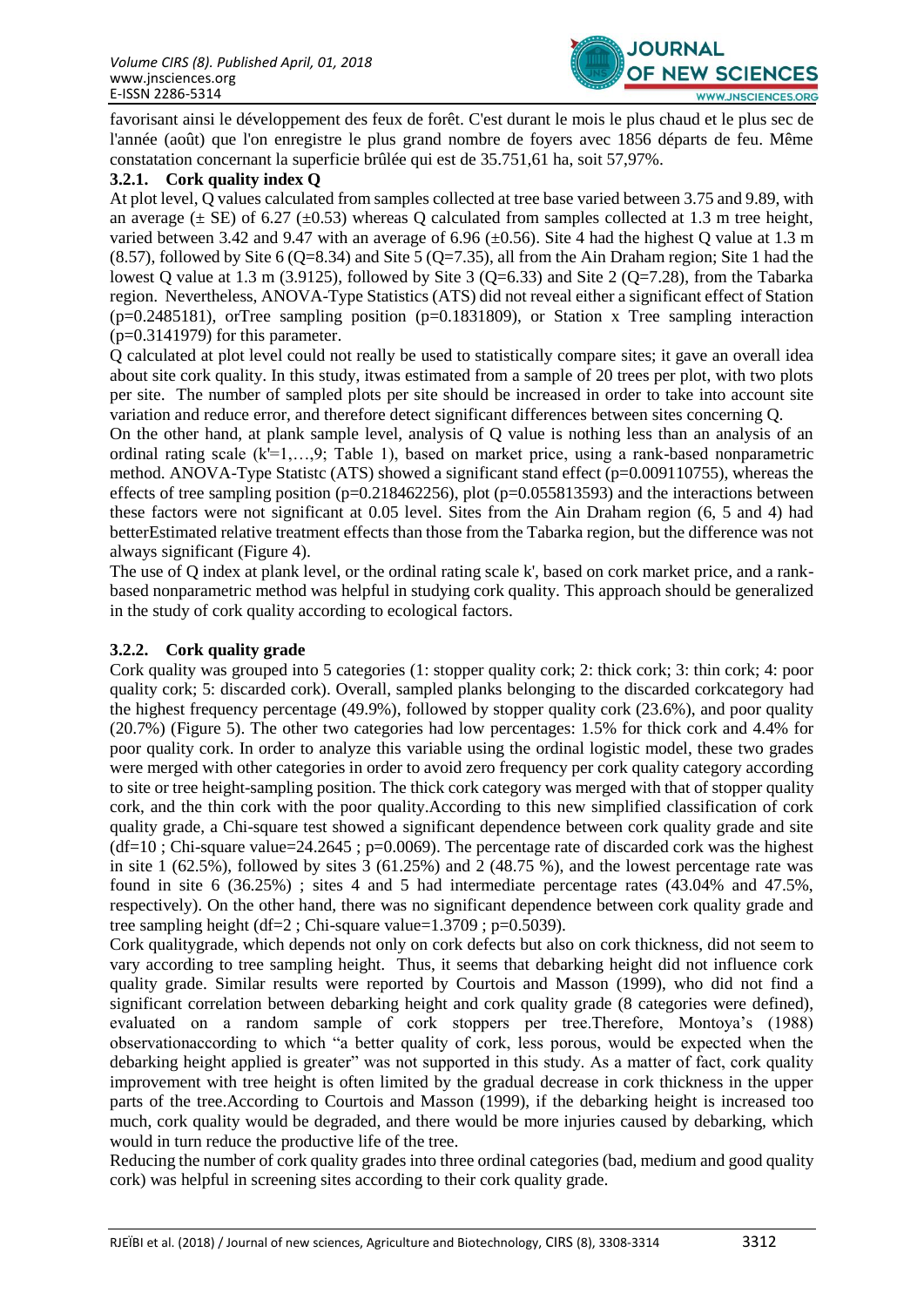

# **4. Conclusion**

According to this study, it seems that cork caliber as well as cork density did not vary significantly between sites, likely because of the great variability of these two parameters inside plots within sites. Nonetheless, these two variables seemed to vary according to tree sampling height ; corks sampled at 0 m had higher average values for these variables than for those sampled at 1.3 m tree height. As for cork expansions in radial, axial and tangential directions, they did not seem to vary according to either site or tree sampling height.

Cork quality grade, ordered into 9 classes according to commercial value or limited for convenience to three classes, seemed to vary according to site, but not according to tree sampling height.

In order to better understand the effects of environmental factors on cork (grade, caliber, and even color and defects), treevariables (dimension and health state), stand variables (stand density), pedoclimatic and geomorphological site features, and management practices (debarking coefficient) should be studied in detail by increasing the number of sites.Other automated methods (electric conductivity) assessing cork quality directly on the treeshould also be used in addition to manual methods. Permanent plots spread out over the cork production area should be installed, making it possible to study cork quality and growth over successive cork debarking rotations.

## **5. References**

- **Agresti A (2013)** Categorical Data Analysis, 3rd Edition. John Wiley& Sons, Inc. Hoboken, New Jerzey. 744 p.
- **Antonio J, Montero G (2004)** Estimación de la calidad del corcho en el árbol. Foresta27 (3): 157-164.
- **Bossuet G (1988)** Sylviculture du liège et rénovation de la suberaie. Forêt MéditerranéenneX (1): 162– 163.
- **Box GEP, Cox DR (1964)** An analysis of transformations. Journal of the Royal Statistical Society, Series B, 26 (2): 211–252.
- **Canelas I, Montero G (2002)** The influence of cork oak pruning on the yield and growth of cork. Ann for Sci59:753–760.doi: 10.1051/forest: 2002061
- **Caritat A, Molinas M, Vilar L, Masson Ph (1999)** Efecto de los tratamientos silvopastorales en al crescimiento del alcornoque. Scientia Gerundensis 24:27–35.
- **Corona P, Dettori S, Filigheddu MR, Maetzke F, Scotti R (2005)** Site quality evaluation by classification tree: an application to cork quality in Sardinia. European Journal of Forest Research124 (1): 37–46.doi: 10.1007/s10342-004-0047-1.
- **Costa A, Madeira M, Oliveira AC (2008)** The relationship between cork oak growth patterns and soil, slope and drainage, in a cork oak woodland in Southern Portugal. For Ecol Manag 255:1525– 1535. doi:10.1016/j.foreco.2007.11.008
- **Courtois M, Masson P (1999)** Contribution à l'analyse des facteurs de la qualité du liège brut. Forêt MéditerranéenneXX (2): 95–102.
- **Dunnett CW (1980**) Pair wise multiple comparisons in the unequal variance case. Journal of the American Statistical Association75: 796–800.
- **Ferreira A, Lopes F, Pereira H (2000)** Caractérisation de la croissance et de la qualité du liège dans une région de production. AnnForSci57:187–193.doi: 10.1051/forest: 2000169.
- **Gonzalez-Adrados JR, Lopes F, Pereira H (2000)** Quality grading of cork planks with classification models based on defect characterisation. Holz als Roh- und Werkstoff58 (1-2): 39–45.
- **Guerchi S, Sghaier T (2008)** Etude de l'effet du coefficient de démasclage et de la grosseur des tiges sur la croissance en épaisseur du liège : résultats d'un essai multi - sites après 10 ans de croissance. Geo-Eco-Trop 32: 21–28.
- **D.G.F.1995.** Résultats du premier inventaire forestier national en Tunisie. Direction Générale des Forêts, 88 p.
- **Kruskal WH, Wallis WA (1952)** Use of ranks in one-criterion variance analysis. Journal of the American Statistical Association47 (260): 583–621.
- **Littell RC, Milliken GA, Stroup WW, Wolfinger RD, and Schabenberger O (2006)** SAS® for Mixed Models, 2<sup>nd</sup>edition. SAS Institute, Inc. 628 p.
- **McCullagh P (1980)** Regression models for ordinal data. Journal of the Royal Statistical Society, Series B (Methodological) 42(2): 109–142.
- **Montoya OJM (1988)** Los alcornocales. Ministerio Agricultura, Madrid, 155 p.